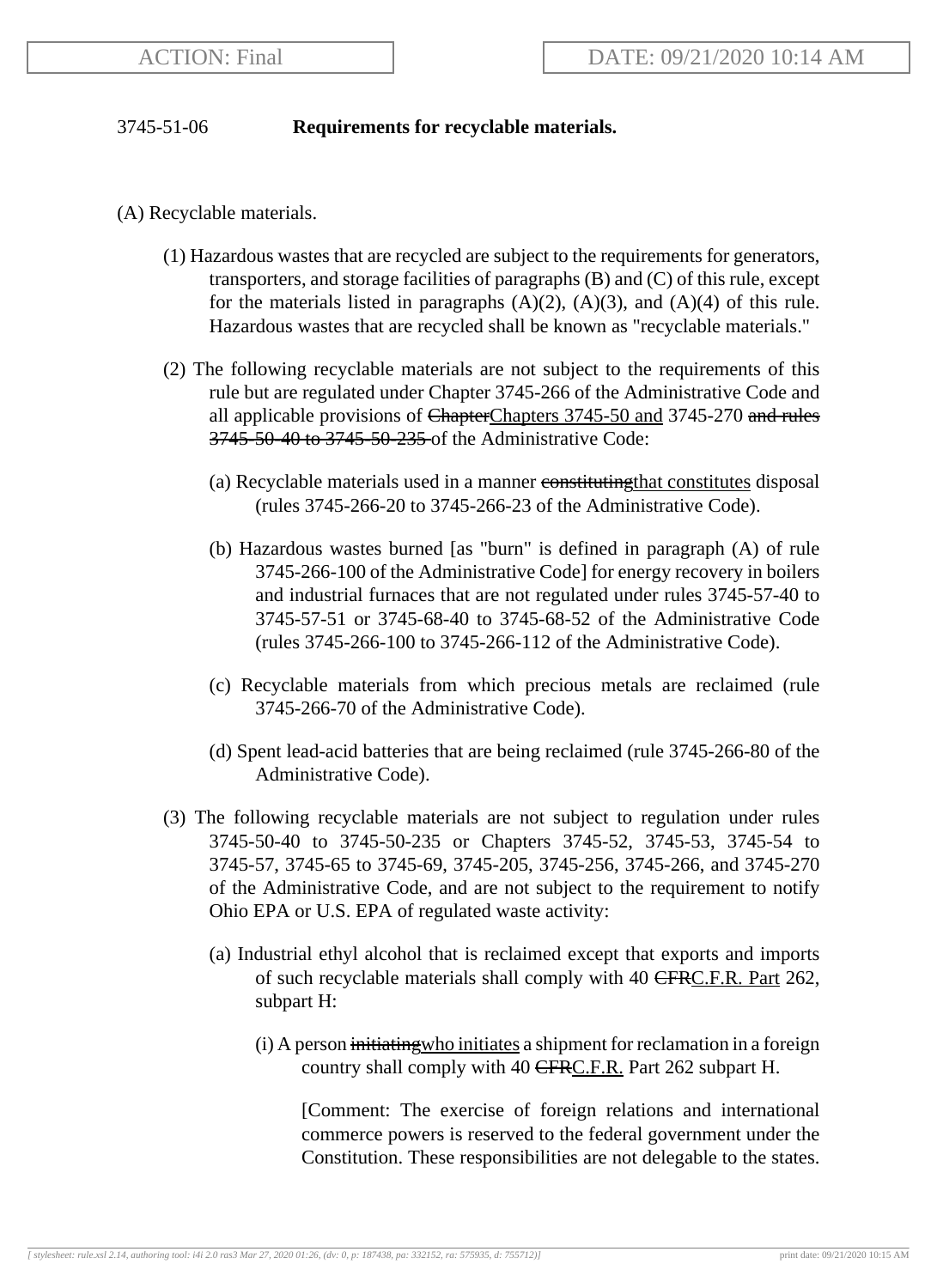Therefore, the importation and exportation of hazardous waste into and out of the U.S. is solely regulated by the federal government.]

- (ii) A transporter transporting who transports a shipment for export shall not accept a shipment if the transporter knows the shipment does not conform to the "EPA Acknowledgement of Consent.". A transporter transportingwho transports a shipment for export shall ensure that a copy of the "EPA Acknowledgement of Consent" accompanies the shipment and shall ensure that the shipment is delivered to the facility designated by the person initiating who initiates the shipment.
- (b) Scrap metal that is not excluded under paragraph  $(A)(13)$  of rule 3745-51-04 of the Administrative Code.
- (c) Fuels produced from the refining of oil-bearing hazardous waste along with normal process streams at a petroleum refining facility, if such wastes result from normal petroleum refining, production, and transportation practices. [thisThis exemption does not apply to fuels produced from oil recovered from oil-bearing hazardous waste, where such recovered oil is already excluded under paragraph (A)(12)(b) of rule 3745-51-04 of the Administrative Code.].
- (d) Oil and fuel produced from oil-bearing hazardous wastes.
	- (i) Hazardous waste fuel produced from oil-bearing hazardous wastes from petroleum refining, production, or transportation practices, or produced from oil reclaimed from such hazardous wastes, where such hazardous wastes are reintroduced into a process that does not use distillation or does not produce products from crude oil so long as the resulting fuel meets the used oil specification under rule 3745-279-11 of the Administrative Code and so long as no other hazardous wastes are used to produce the hazardous waste fuel.
	- (ii) Hazardous waste fuel produced from oil-bearing hazardous waste from petroleum refining production and transportation practices, where such hazardous wastes are reintroduced into a refining process after a point at which contaminants are removed, so long as the fuel meets the used oil fuel specification under rule 3745-279-11 of the Administrative Code.
	- (iii) Oil reclaimed from oil-bearing hazardous wastes from petroleum refining, production, and transportation practices, which reclaimed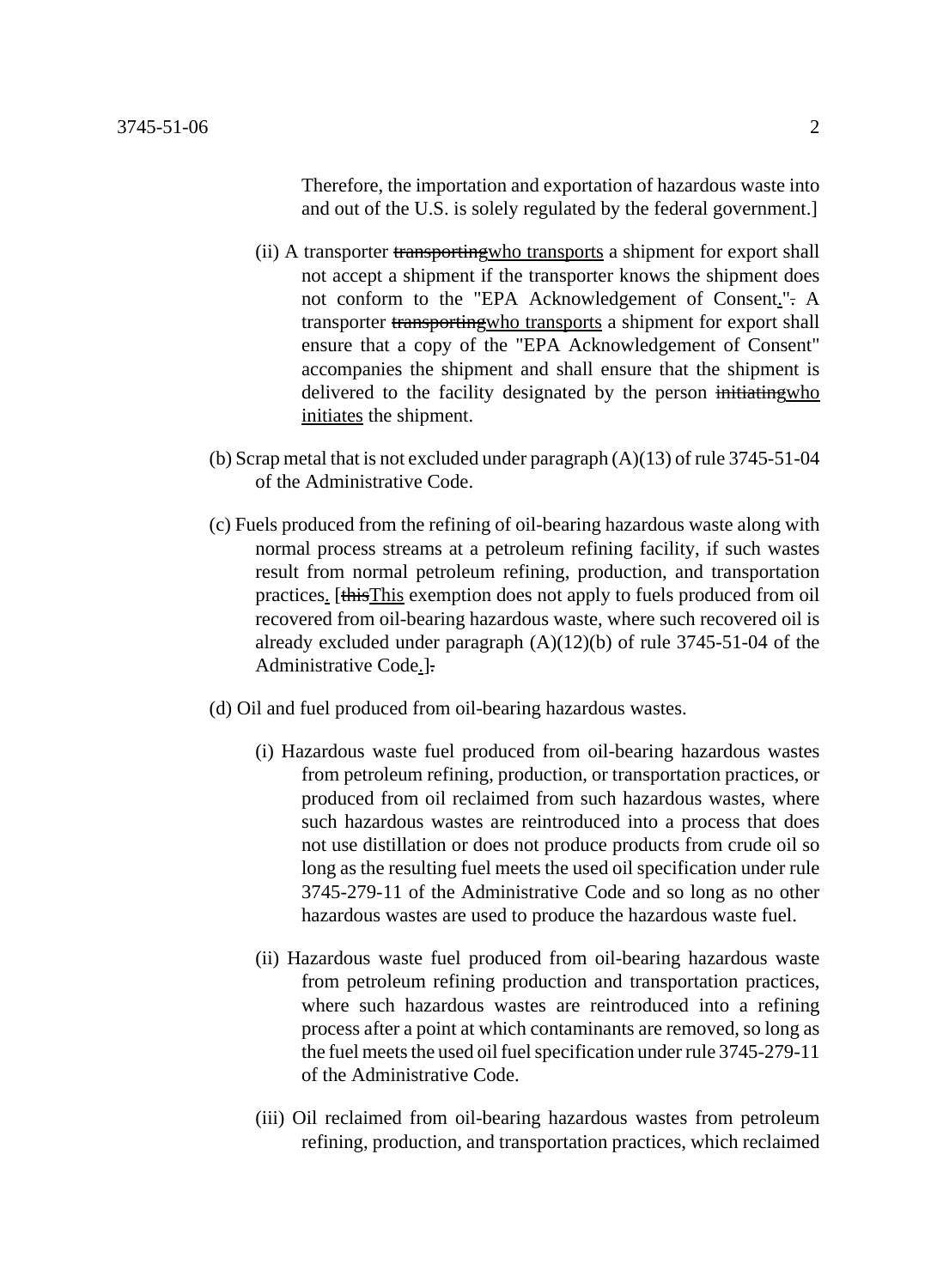oil is burned as a fuel without reintroduction to a refining process, so long as the reclaimed oil meets the used oil specification under rule 3745-279-11 of the Administrative Code.

- (e) Contaminated wipes and apparel that are intended to be laundered and reused. Contaminated wipes and apparel including but not limited to rags, mops, drop cloths, and apparel (e.g., gloves, uniforms, smocks, and coveralls) made of woven or unwoven; natural or synthetic materials (e.g., fabric, leather, or rubberlikerubber-like material) that exhibit a characteristic of hazardous waste or are otherwise contaminated with hazardous waste as <del>defined</del> described in rule 3745-51-03 of the Administrative Code, are intended to be cleaned on-site or to be sent to a laundry or other cleaning facility for cleaning to be cleaned, provided all the following conditions are met:
	- (i) Contaminated wipes and apparel, when accumulated, stored, and transported, are contained in non-leaking, closed containers. The containers shall be able to contain free liquids, should free liquids occur.
	- (ii) Contaminated wipes and apparel are not burned for energy recovery, used to produce a fuel, contained in fuels, used in a manner constitutingthat constitutes disposal, or used to produce products that are applied to the land according to rules 3745-51-02 and 3745-266-20 of the Administrative Code.
	- (iii) Contaminated wipes and apparel are not otherwise exempt under paragraph (A)(26) of rule 3745-51-04 of the Administrative Code.
	- (iv) Hazardous waste shall not be mixed with the contaminated wipes and apparel.
	- (v) The generator of the contaminated wipes and apparel shall do one of the following:
		- *(a)* Ensure the contaminated wipes and apparel or the container contain no "free liquids" as defined in rule 3745-50-10 of the Administrative Code at the point the wipes and apparel are sent on-site to be cleaned or transported off-site for cleaning to be cleaned.
		- *(b)* Develop and implement a written procedure to ensure that the wipes and apparel contain no free liquids when placed in the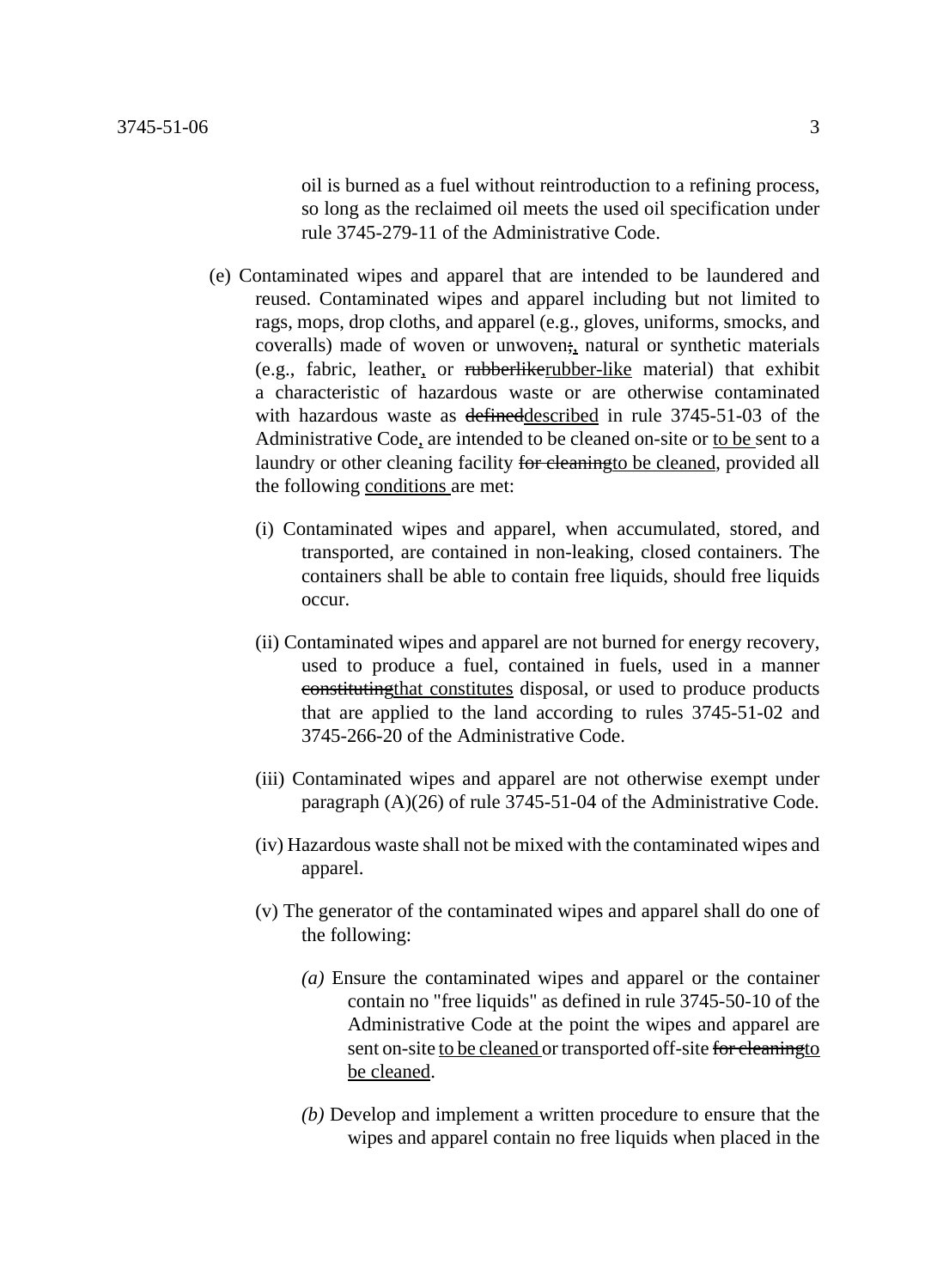container and that no free liquids are added to the container at any time.

- *(c)* Maintain a written explanation as to why no free liquids will occur in the container.
- (vi) Contaminated wipes and apparel are not contaminated with acute hazardous waste as defineddescribed in rule 3745-51-30 and listed in rule 3745-51-31 or paragraph (E) of rule 3745-51-33 of the Administrative Code.
- (vii) Contaminated wipes and apparel that are only contaminated only with used oil shall contain no visible free flowing used oil, in accordance with paragraph (C)(1) of rule 3745-279-10 of the Administrative Code.

[Comment: Items containing that contain free flowing used oil are subject to Chapter 3745-279 of the Administrative Code.

(viii) Contaminated wipes and apparel are cleaned on-site or sent to an off-site laundry or cleaning facility that is subject to regulation under Section 402 or Section 307(b) of the Clean Water Act for discharge to a publicly owned treatment works or for discharge directly to the waters of the state.

[Comment: The operator of the on-site or off-site laundry or cleaning facility shall evaluate, in accordance with rule 3745-52-11 of the Administrative Code, all wastes generated at such facilities, including all contaminated wipes and apparel that are discarded.]

- (4) Used oil that is recycled and is also a hazardous waste solely because the used oil exhibits a hazardous characteristic is not subject to Chapters 3745-50, 3745-51, 3745-52, 3745-53, 3745-54 to 3745-57, 3745-65 to 3745-69, 3745-205, 3745-256, 3745-266, and 3745-270 of the Administrative Code, but is regulated under Chapter 3745-279 of the Administrative Code. Used oil that is recycled includes any used oil which is reused, following the used oil's original use, for any purpose (including the purpose for which the oil was originally used). Such term includes, but is not limited to, oil which is re-refined, reclaimed, burned for energy recovery, or reprocessed.
- (5) Hazardous waste that is exported or imported for purpose of recovery is subject to the requirements of 40 CFRC.F.R. Part 262, subpart H.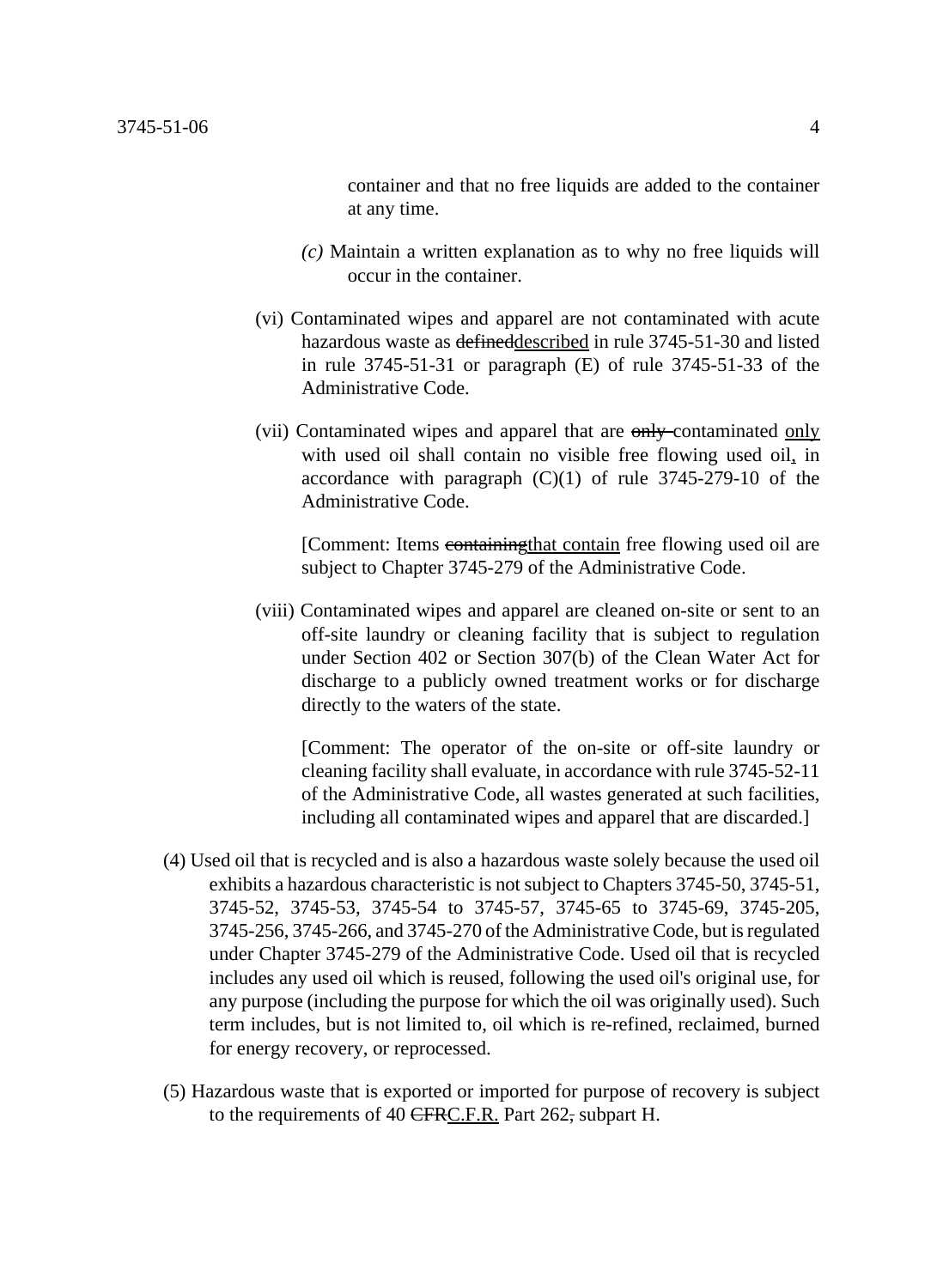- (B) Generators and transporters of recyclable materials are subject to the applicable requirements of Chapters 3745-52 and 3745-53 of the Administrative Code, and the requirement to notify Ohio EPA or U.S. EPA of regulated waste activity, except as provided in paragraph (A) of this rule.
- (C) Recyclable materials that are stored before being recycled, recycled without storage, or entered into a recycling process within seventy-two hours.
	- (1) Owners or operators of facilities that store recyclable materials before the materials are recycled shall obtain a hazardous waste installation and operation permit in accordance with Chapter 3734. of the Revised Code, except as provided in paragraph  $(C)(3)(a)$  of this rule, and are regulated under all applicable provisions of Chapters 3745-54, 3745-55, 3745-65, 3745-66, 3745-266, and 3745-270, and rules 3745-50-40 to 3745-50-235, 3745-56-20 to 3745-56-31, 3745-56-50 to 3745-56-59, 3745-67-20 to 3745-67-30, and 3745-67-50 to 3745-67-60 of the Administrative Code and the requirement to notify Ohio EPA or U.S. EPA of regulated waste activity, except as provided in paragraph (A) of this rule. (The recycling process itself is exempt from regulation.)
	- (2) Owners or operators of facilities that recycle recyclable materials without storing them the recyclable materials before they are recycled recycling are subject to all of the following requirements, except as provided in paragraph (A) of this rule:
		- (a) The requirement to notify Ohio EPA or U.S. EPA of regulated waste activity.
		- (b) Rules  $3745-65-71$  and  $3745-65-72$  of the Administrative Code (dealing with the use of the manifest and manifest discrepancies).
		- (c) [Reserved.]
		- (d) Rule 3745-65-75 of the Administrative Code, biennial reporting requirements.
	- (3) Limited storage prior to recycling.
		- (a) Owners or operators of facilities that enter recyclable materials into a recycling process within seventy-two hours after arrival at the facility, except as provided in paragraph (A)(2) of this rule, may store recyclable materials in containers, tanks, or containment buildings without an Ohio hazardous waste permit, provided that all of the following requirements are met: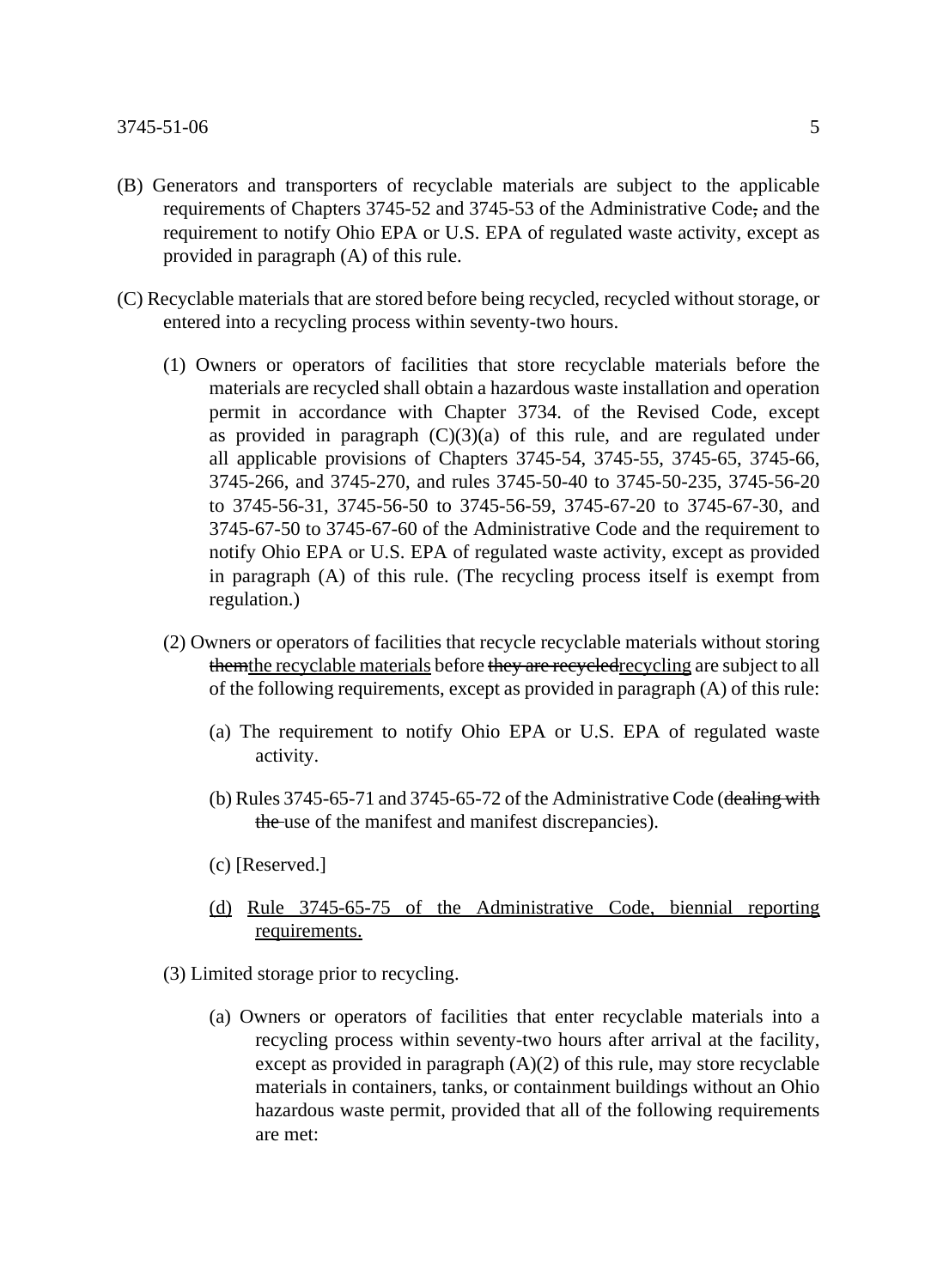- (i) The notification and U.S. EPA identification number requirements of rule 3745-65-11 of the Administrative Code. A description of the recycling process shall be provided in the comments section of the notification form. The owner or operator shall renotify when there is a change in the recycling process or when the recycling operations cease.
- (ii) The requirements for container management of rules 3745-66-71 to 3745-66-77 of the Administrative Code.
- (iii) The requirements for tank management of rules 3745-66-90 to 3745-66-96, 3745-66-98, 3745-66-99, and paragraphs (A) and (B) of rule 3745-66-97 of the Administrative Code.
- (iv) The requirements for containment buildings of rules 3745-256-100 to 3745-256-101 of the Administrative Code.
- (v) The security requirements of rule 3745-65-14 of the Administrative Code.
- (vi) The inspection requirements of rule 3745-65-15 of the Administrative Code.
- (vii) The personnel training requirements of rule 3745-65-16 of the Administrative Code.
- (viii) The requirements for ignitable wastes, reactive wastes, or incompatible wastes of rule 3745-65-17 of the Administrative Code.
- (ix) The preparedness and prevention requirements of rules 3745-65-30 to 3745-65-37 of the Administrative Code.
- (x) The contingency plan and emergency procedures requirements of rules 3745-65-50 to 3745-65-56 of the Administrative Code.
- (xi) The manifest system, recordkeeping, and reporting requirements of rules 3745-65-70 to 3745-65-72 of the Administrative Code.
- (xii) The operating record requirements of paragraphs  $(A)$  and  $(B)(3)$  to (B)(14) of rule 3745-65-73 of the Administrative Code.
- (xiii) Maintain an inventory log in the operating record containing that contain this information for three years: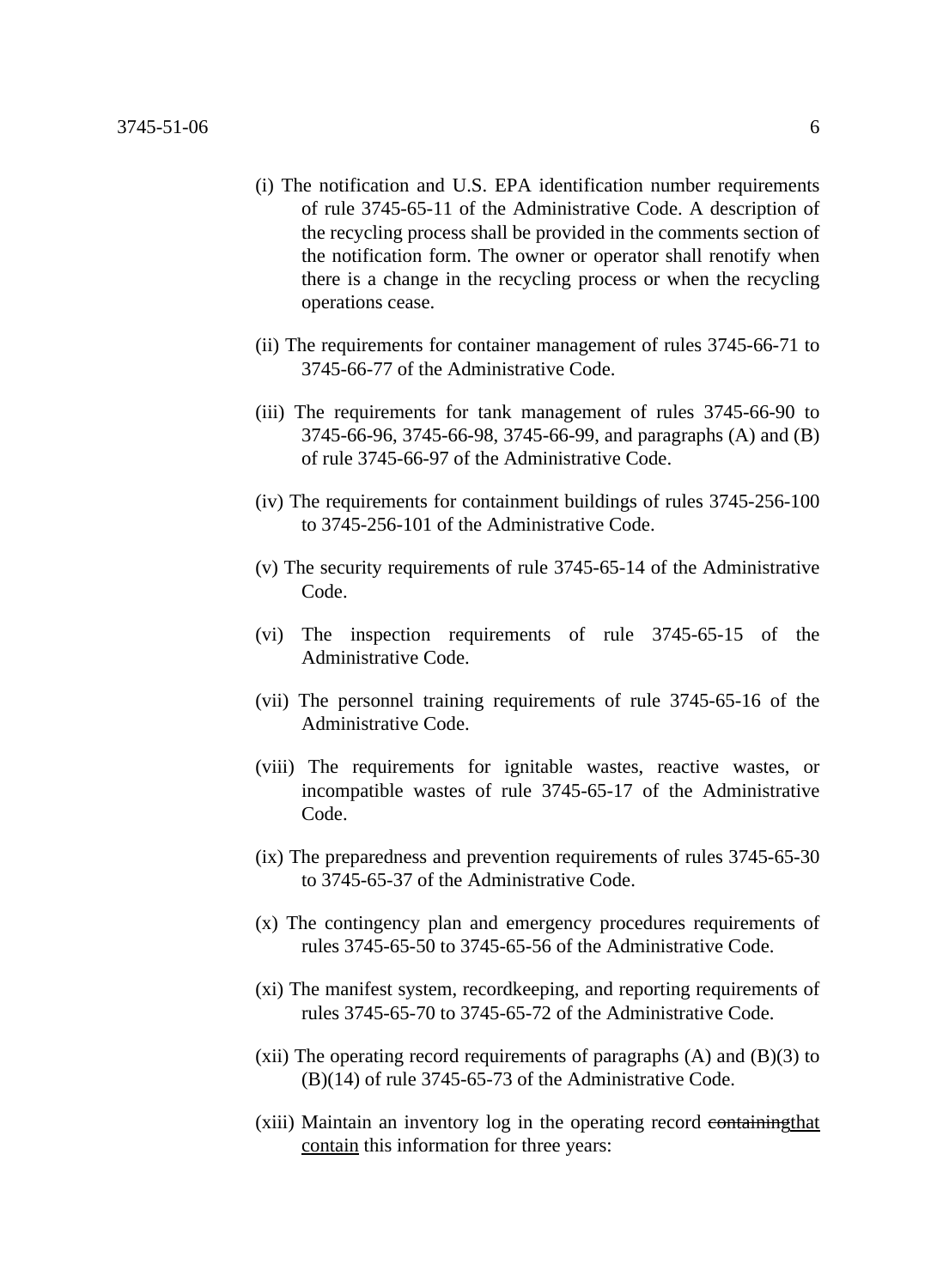- *(a)* The date and time when the recyclable material arrived at the facility.
- *(b)* The quantity and type of material received.
- *(c)* The name and address of the facility where the recyclable materials shipment originated.
- *(d)* The date and time that the recyclable material was placed into the recycling process.
- (xiv) The availability, retention, and disposition of records requirements of rule 3745-65-74 of the Administrative Code.
- (xv) The biennial report requirements of rule 3745-65-75 of the Administrative Code.
- (xvi) The unmanifested waste report requirements of rule 3745-65-76 of the Administrative Code.
- (xvii) The additional reports requirements of rule 3745-65-77 of the Administrative Code.
- (xviii) The closure requirements of paragraphs (A) and (B) of rule 3745-66-11 and rule 3745-66-14 of the Administrative Code.
- (xix) The financial assurance requirements of rule 3745-51-100 of the Administrative Code.
- (xx) The owner or operator shall give advance notice to the director of any anticipated noncompliance with the seventy-two hour time limit for storage. This notice shall contain all of the following:
	- *(a)* The cause of the anticipated noncompliance.
	- *(b)* The name, address, and telephone number of the owner or operator.
	- *(c)* The name, address, and telephone number of the facility.
	- *(d)* The date and time of the anticipated noncompliance.
	- *(e)* The name and quantity of materials involved.
	- *(f)* The estimated time frame for noncompliance.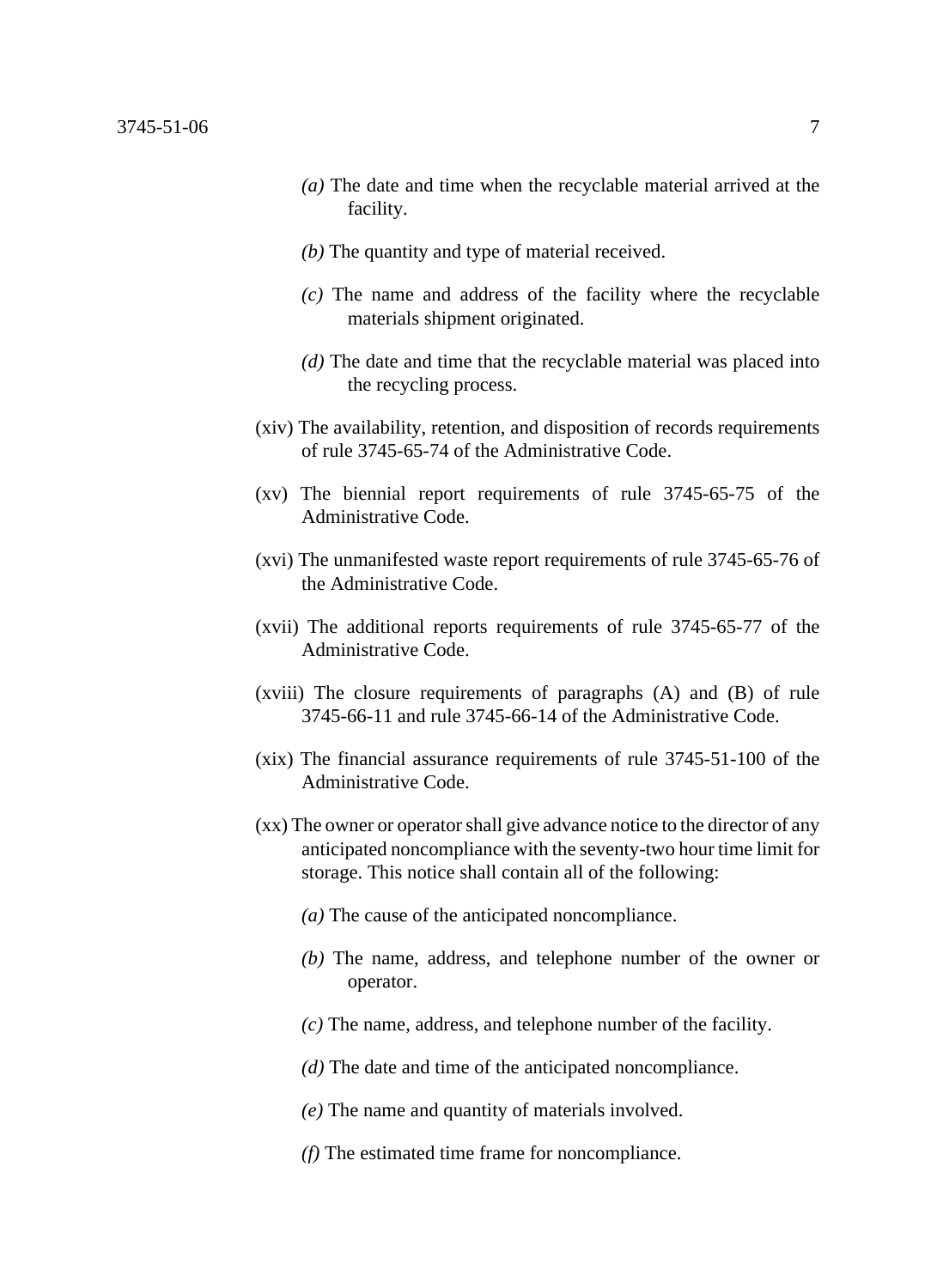(b) Owners or operators of facilities that do not enter recyclable materials into a recycling process within seventy-two hours after arrival at the facility, except as provided in paragraph (A)(2) of this rule, are subject to the requirements of paragraph (C)(1) of this rule.

(D) [Reserved.]

[Comment: For dates of non-regulatory government publications, publications of recognized organizations and associations, federal rules, and federal statutory provisions referenced in this rule, see rule 3745-50-11 of the Administrative Code titled "Incorporated by reference."]